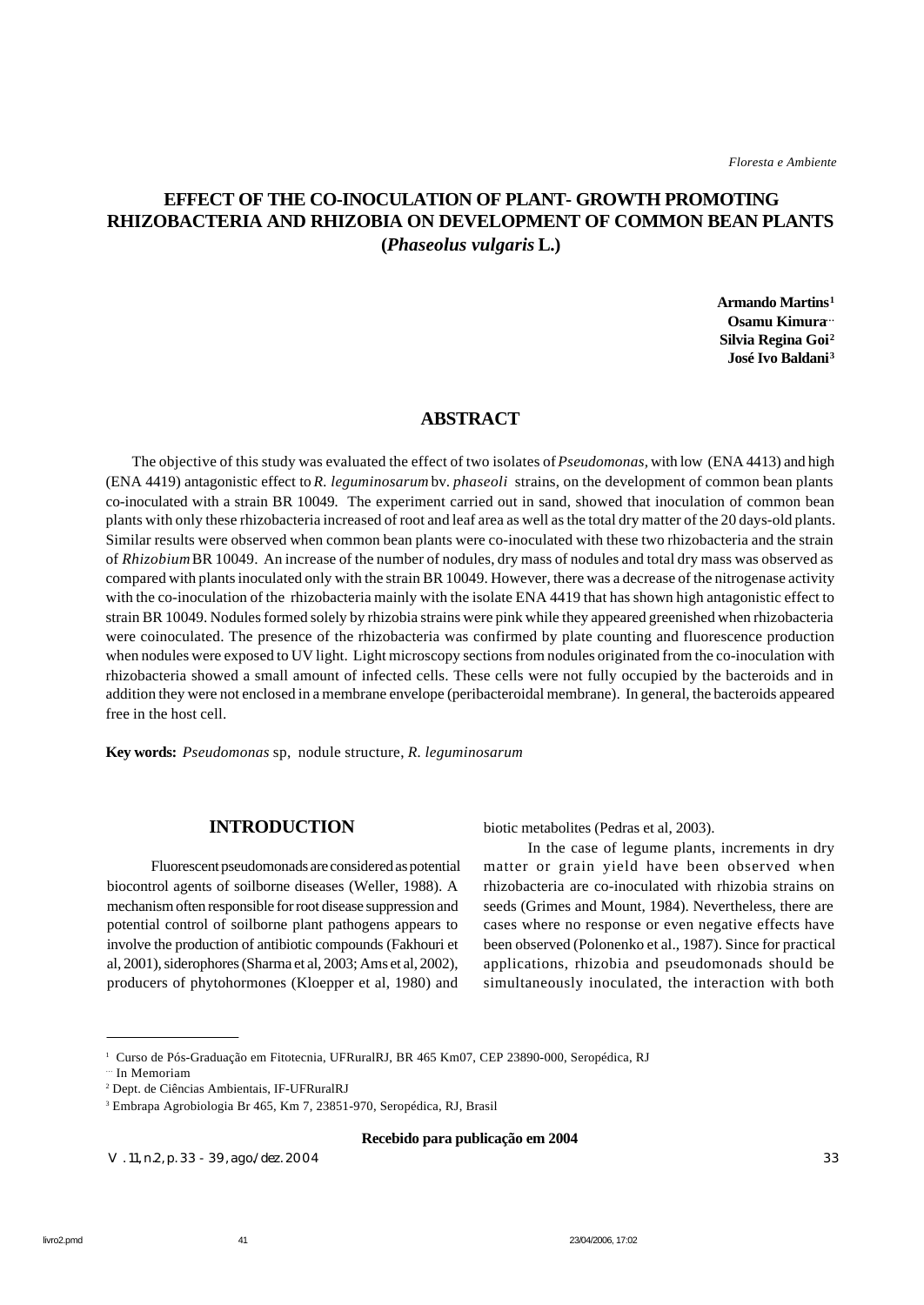bacteria should be studied. De La Fuente et al (2002) showed antagonic activity against rhizobia *in vitro*, although the shoot dry weights of birdsfoot trefoil and rate of nodulation by rhizobia were not affected. Strains of pseudomonas produce the secondary metabolite, 2,4 diacetylphloroglucinol (DAPG) that is recognised as a key factor in the biocontrol of fungal diseases such as dampingoff of sugarbeet (Fenton et al 1992; Loccoz-Moënne et al 1998) and antimicrobial metabolite like that, can cause some modifications on nodule occupancy and organization.

The objective of this study was evaluated the effect of two isolates of *Pseudomonas* with low (ENA 4413) and high (ENA 4419) antagonistic effect to *R. leguminosarum* bv. *phaseoli* strains on the development of bean plants co-inoculated with a strain BR 10049*.*

## **MATERIAL AND METHODS**

#### **1. Isolation and antagonistic tests**

 Forty two isolates of *Pseudomonas* with different degrees of fluorescent pigment production were isolated from the rhizosphere, rhizoplane or nodules of a common bean plants grown in the field of Rio de Janeiro State using the King B medium (King et al., 1954). These isolates were tested *in vitro* to evaluate the antagonist effect on 5 strains of *Rhizobium leguminosarum* bv*. phaseoli* using a double agar layer method. The rhizobial strains BR 10052, BR10028, BR10049, BR327 and DB1 were provided by the Culture Collection of Embrapa Agrobiologia.

 The antagonistic test consisted in the inoculation of 48-hour-old cultures of *Pseudomonas* isolates on three points equidistant on the surface of plates containing 10 mL of King B medium. The inoculated plates were incubated for 48 h at 27°C followed by inactivation of bacterial growth with chloroform vapour treatment for 1 h. Afterwards, 5 mL of King B medium maintained at 45°C was inoculated with a rhizobial suspension of 10<sup>8</sup> ufc/mL and transferred to the surface of this *Pseudomonas* treated colonies. The plates were incubated for 48 h at 27°C and the halo of inhibition was measured. The experiment was established following a completely randomised design with 3 replications.

## **2. Root development of common bean plants inoculated with** *Pseudomonas* **isolates and grown in sand substrate.**

 Two isolates of *Pseudomonas* with high (ENA 4419) and low (ENA 4413) antagonistic effect to the *R.* 34 V. 11, n.2, p. 33 - 39, ago./dez. 2004

*leguminosarum* bv. *phaseoli* strain BR10049 were selected and inoculated on seeds of common bean plants using the microbiolization method described by Luz (1983). The seeds of cultivar Carioca were previously surface sterilised with alcohol (70%) for 30 seconds followed by immersion in  $H_2O_2(32%)$  for 1 minute and 30 seconds and ten times washing in sterile distilled water. Afterwards, the seeds were immersed in the rhizobacterial suspension for 2 h under agitation and sown in boxes containing sterile sand substrate maintained in greenhouse conditions. There were 6 lines/per box with 5 seeds per line. Five plants were harvested 20 days after sowing and the root area and total dry weight of the plant was determined.

#### **3. Co-inoculation experiment**

 The fluorescent *Pseudomonas* isolates above (ENA 4419) and (ENA 4413) were co-inoculated with the *R. leg*. bv. *phaseoli* strain BR 10049. The seeds from the cultivar Carioca was surface sterilised as described above and sown in Leonard Jar (2 seeds/jar) containing sterile vermiculite: sand substrate (2:1 v/v) (Somasegaran & Hoben, 1985). Each seed was inoculated with the rhizobacterial and the rhizobial strain in the concentration of  $10^8$  ufc/mL. A completely randomised designed experiment was carried out in greenhouse conditions and the plants received a nutrient solution every two weeks. Plants were harvested at the grain filling stage (60 days) and determined the nodule number, nodule dry mass, nitrogenase activity and total dry weight. In addition, the green and pink nodules were harvested and used for microscopy analysis (Goi, 1993).

## **RESULTS AND DISCUSSION**

Forty-two isolates of *Pseudomonas* sp producing fluorescent pigment with different intensity on King B medium were obtained from rhizoplane, rhizosphere and nodules of common bean plants (Martins et al., 2003). Two rhizobacteria isolates with high pigment intensity: ENA 4413 (from rhizoplane) and ENA 4419 (from nodule) were tested *in vitro* against 5 strains of *R. leguminosarum* bv*. phaseoli* to evaluate a possible inhibitory effect on growth of rhizobial strains. The results showed that the rhizobial isolate ENA 4419 produced a very high inhibitory effect on growth of all five rhizobia strains tested (Figure 1A). In contrast, the rhizobacteria ENA 4413 produced very low inhibitory effect or even no halo such as in the case of the rhizobia strain BR10049 (Figure 1A). An overview about the inhibitory effect of the rhizobacteria isolates on growth of rhizobial strains is shown in Figure 1B.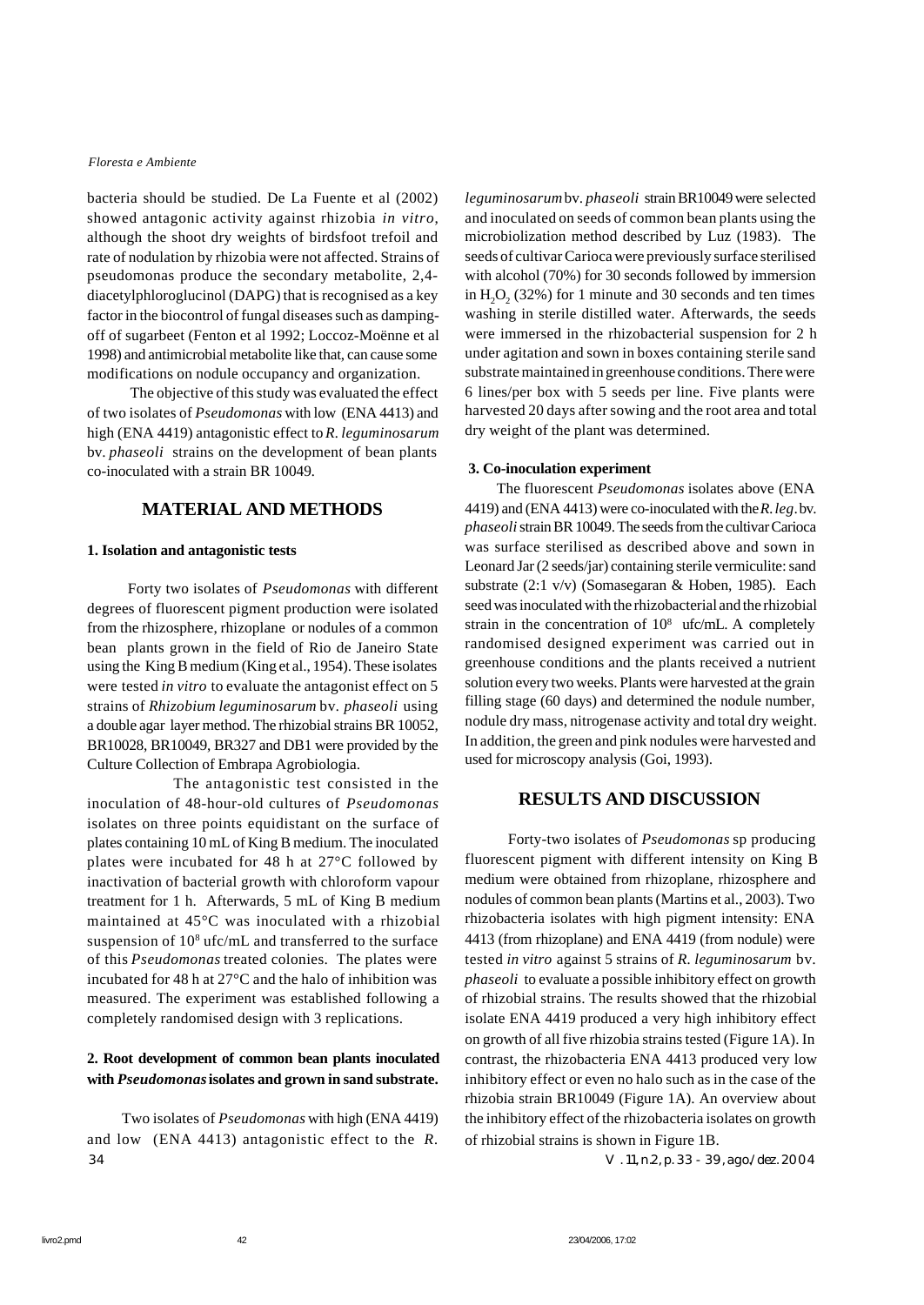

**Figure 1.** Antagonism of the *Pseudomonas* fluorescent isolates ENA 4413 and ENA 4419, isolated from rhizosphere and nodule of common bean plants, to *R. leguminosarum* bv. *phaseoli* strains: (A) Halo of growth inhibition (mm) of rhizobial strains BR 1052, BR 10028, BR 10049, DB1 and BR 327; (B) Examples of the antagonism to strains of *Rhizobium* as evaluated by the double agar layer method.

The ability of these two rhizobacteria isolates to stimulate root growth, leaf area and biomass accumulation of common bean plants grown in sand in the absence of rhizobia is presented in Figure 2A. The rhizobacteria ENA 4413 produced much higher increase of all parameters evaluated as compared to the isolate

ENA 4419. In both cases, the rhizobacteria inoculation increased the root growth, leaf area and total dry matter as compared with the non-inoculated control (Figure 2A). An example of the effect of the rhizobacteria inoculation on the plant development is presented in Figure 2B.



**Figure 2.** Effect of rhizobacterial inoculation of isolates ENA 4413 and ENA 4419 on growth of common bean plants grown in sand. (A) Effect on root area (mm<sup>2</sup>/plant), leaf area (mm<sup>2</sup>/plant) and total dry matter (cg/plant) production, (B) Photographs of common bean plants inoculated with isolates ENA 4413 and ENA 4419, respectively. Plants were harvested 20 days after planting.

The effect of the co-inoculation of rhizobacteria isolates and rhizobial strain BR10049 on common bean plants is shown on Table 1. There was an increase in the nodule numbers of plants co-inoculated with the rhizobacteria isolates and differed statistically from the plants inoculated only with the rhizobial strain (Table 1). The dry mass of the nodules also varied with the coinoculation and, in contrast to the number of nodules, there was difference between the two-rhizobacteria isolates. The isolate ENA4413 induced much higher nodule mass and differed statistically from the isolate ENA 4419. Both rhizobacteria isolates induced higher nodule dry mass than the plants inoculated only with the strain of *Rhizobium*. However, the measurement of V. 11, n.2, p. 33 - 39, ago./dez. 2004 35

the nitrogenase activity of the nodulated plants showed much higher N<sub>2</sub>-ase activity when inoculated only with *Rhizobium*, while the co-inoculation of the rhizobacteria isolate ENA 4419 reduced significantly the nitrogenase activity (Table 1). Nevertheless, the total dry matter accumulated in bean plants inoculated with the strain BR 10049 or co-inoculated with the isolate ENA 4419 did not differed statistically. The co-inoculation of ENA 4413 induced much higher total dry mass accumulation as compared with the other treatments (Table 1). In addition, the number of pods/plant was much higher in plants coinoculated with this rhizobacteria and differed statically from the plants co-inoculated with ENA 4419 as well as from the plants inoculated only with BR 10049 (data not shown).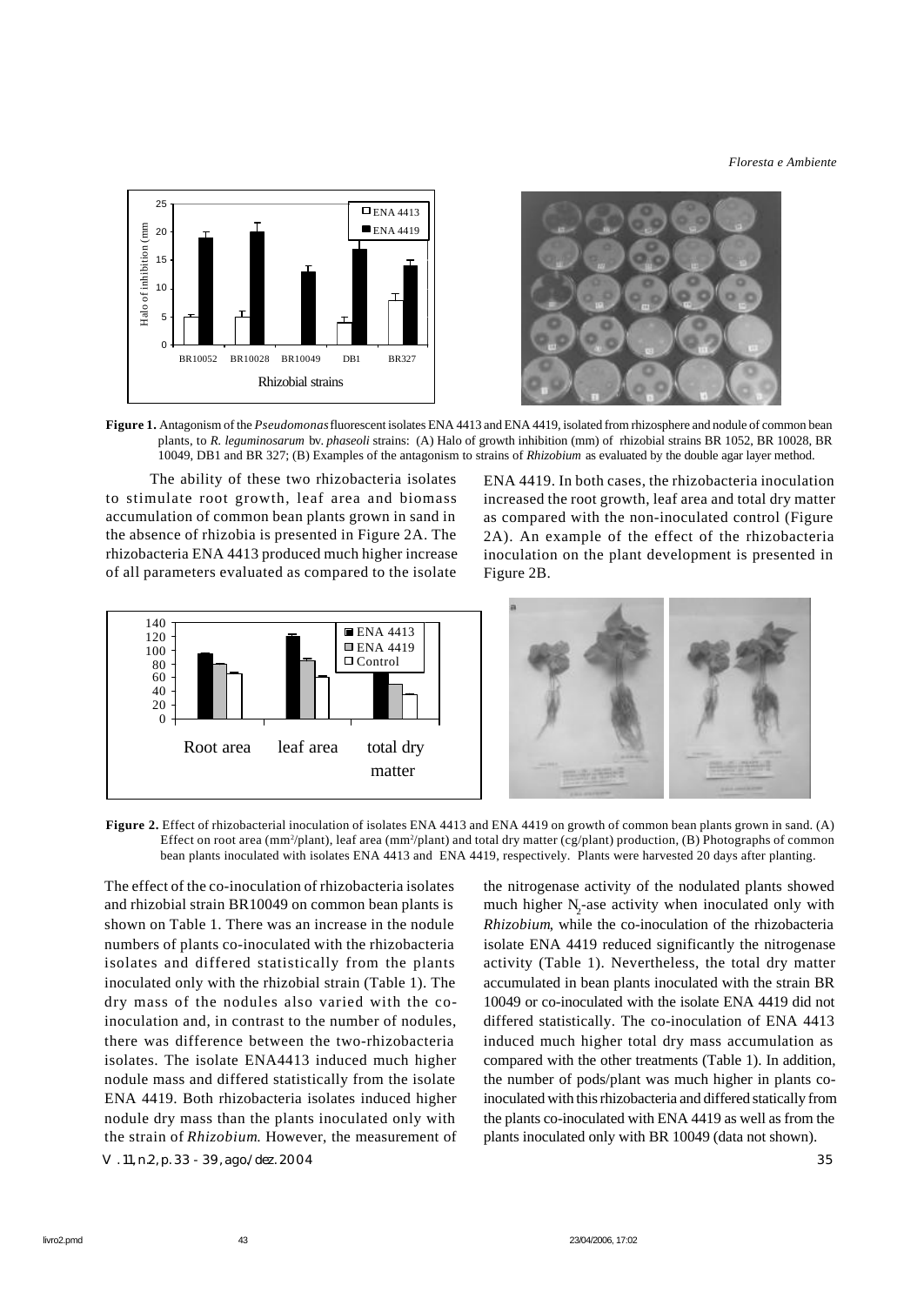| inoculant                          | $N^{\rm o}$<br>nodules/plants | Nodule dry<br>mattermg/plant | Nitrogenase<br>activity<br>$nmolC_2H_A/h/plan$ t | Total dry<br>matterg/plant |
|------------------------------------|-------------------------------|------------------------------|--------------------------------------------------|----------------------------|
| ENA4413<br>$+$                     | 175a                          | 130a                         | 0,380b                                           | 3,70a                      |
| BR 10049<br><b>ENA 4419</b><br>$+$ | 175a                          | 115 <sub>b</sub>             | 0,133c                                           | 3,03 <sub>b</sub>          |
| BR 10049<br>BR 10049<br>CV(%)      | 140 <sub>b</sub><br>1,58      | 105c<br>1,87                 | 0,550a<br>4,7                                    | 3,10 <sub>b</sub><br>5,66  |

**Table 1**. Effect of co-inoculation of the rhizobacterial isolates ENA 4413 and ENA 4419 on common bean plants grown in the greenhouse and inoculated with *Rhizobium leg*. bv. *phaseoli* strain BR10049.

Plants were harvested 60days after planting.

CV – Coefficient of variation

Values in the column followed by same letter are not significantly different at  $P = 0.05$  (Tukey)

Evaluation of these common bean plants inoculated only with *Rhizobium* strain BR10049 showed that the formed nodules were normal with pink colour, characteristic of the effectiveness of strain and nitrogen fixation ability. In contrast, nodule formed by plants co-inoculated with rhizobacteria isolates ENA 4413 and 4419 showed around 30% of nodules with a green colour inside and outside (data not shown). The presence of inoculated rhizobacteria isolates inside the nodules was confirmed by plate counting and fluorescence production when surface sterilised nodules were plated on King B medium and exposed to UV light, 24 hours after incubation. Acetylene reduction assays of individual green nodules showed nitrogenase activity lower than that of the pink nodules (data not shown) which is quite similar to that observed when the entire plant was evaluated (Table 1).

Light and transmission electron microscopy sections from nodules formed by the co-inoculation of rhizobial strain BR10049 with rhizobacteria isolates ENA 4419 showed abnormalities. Small amounts of infected cells (Figure 3B) were observed when compared with nodules formed by the plant inoculated only with the *Rhizobium* strain BR10049 (Fig. 3A). Infected cells showed lower population of symbiosomes when compared with infected cells of control nodules (Fig 4). Similar results were observed by Bolanos et al, (2003) in nodules from salt affected *Pisum sativum* plants*.* No peribacteroid membrane was identified. In general, the bacteroid appeared free in the host cell (Fig.5). No difference on nodule structure was observed when the *Pseudomonas* isolates selected for lower (ENA 4413) or higher (ENA 4419) antagonism to the *Rhizobium* strain BR10049 were compared.



Figure. 3. (A) Photomicrograph of common bean nodule formed by inoculation solely of the *Rhizobium* strain BR10049 showing the infected cells (IC). (B) Photomicrograph of common bean nodule formed by *Rhizobium* strain BR10049, coinoculated with the rhizobacteria ENA 4419 showing the infected cells (IC).

36 V. 11, n.2, p. 33 - 39, ago./dez. 2004

|         | ٠                  |
|---------|--------------------|
| ۰.<br>× | ۰<br>. .<br>I<br>ł |
| v       |                    |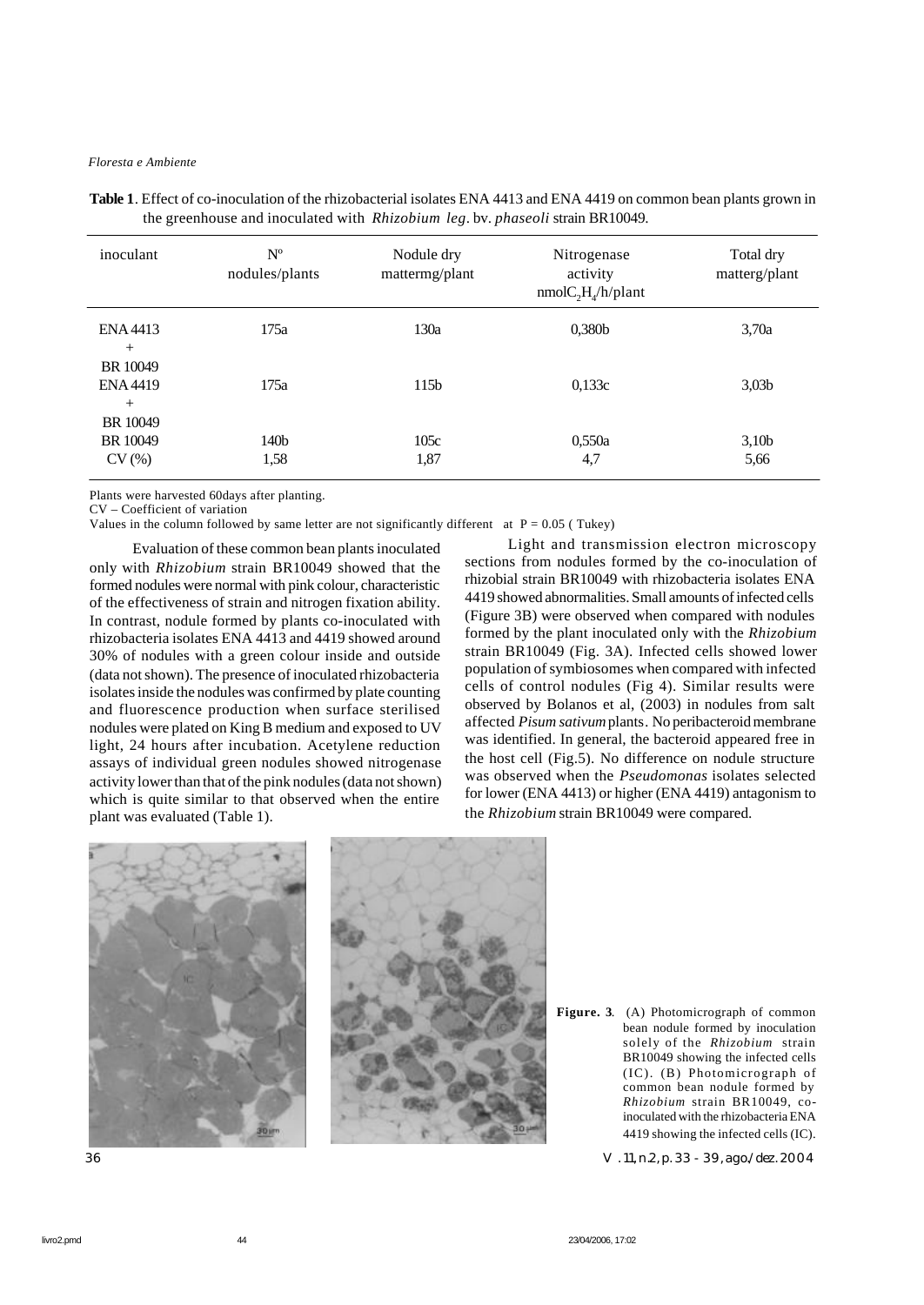

**Figure 4.** (A) Photomicrograph of common bean nodule formed by inoculation solely of the *Rhizobium* strain BR10049 showing the infected cells (IC). (B) Detail of the common bean nodule formed by the *Rhizobium* strain BR10049 co-inoculated with the rhizobacteria ENA 4419 showing that the infect cells (IC) were not fully occupied by the bacteroid.



**Figure 5.** Electron micrograph of common bean nodule formed by the *Rhizobium* strain Br10049, co-inoculated with rhizobacteria ENA 4419 showing that the bacteroid (B) were not enclosed by the peribacteroid membrane.

V. 11, n.2, p. 33 - 39, ago./dez. 2004 37 It seems that the presence of *Pseudomonas* affected rhizobia multiplication and subsequent nodule occupancy during the process of nodule formation. Fenton et al (1992) suggested that the production of antagonistic substances is responsible for this inhibition effect. In this study, the green coloured nodules formed by the symbiosis *Rhizobium*/legume plants may be caused by the presence of fluorescent rhizobacteria co-inoculated with the strain of *Rhizobium*. Plant nodule cells of *Trifolium pratense* were

not colonizes by *P. fluorescens* (Marek-Kozaczuk et al 2000) which colonized

 Many authors have studied the practice of coinoculation of legumes with plant-growth rhizobacteria (Bagnasco et al , 1998; Marek-Kozaczuk et al., 2000; DE LA Fuente et al, 2002; Martins et al, 2003; Lucas Guarcia et al., 2004). In many case, no effect or even negative effect on plant grown and rhizobia symbiosis have been reported. In this study, it was observed that the co-inoculation of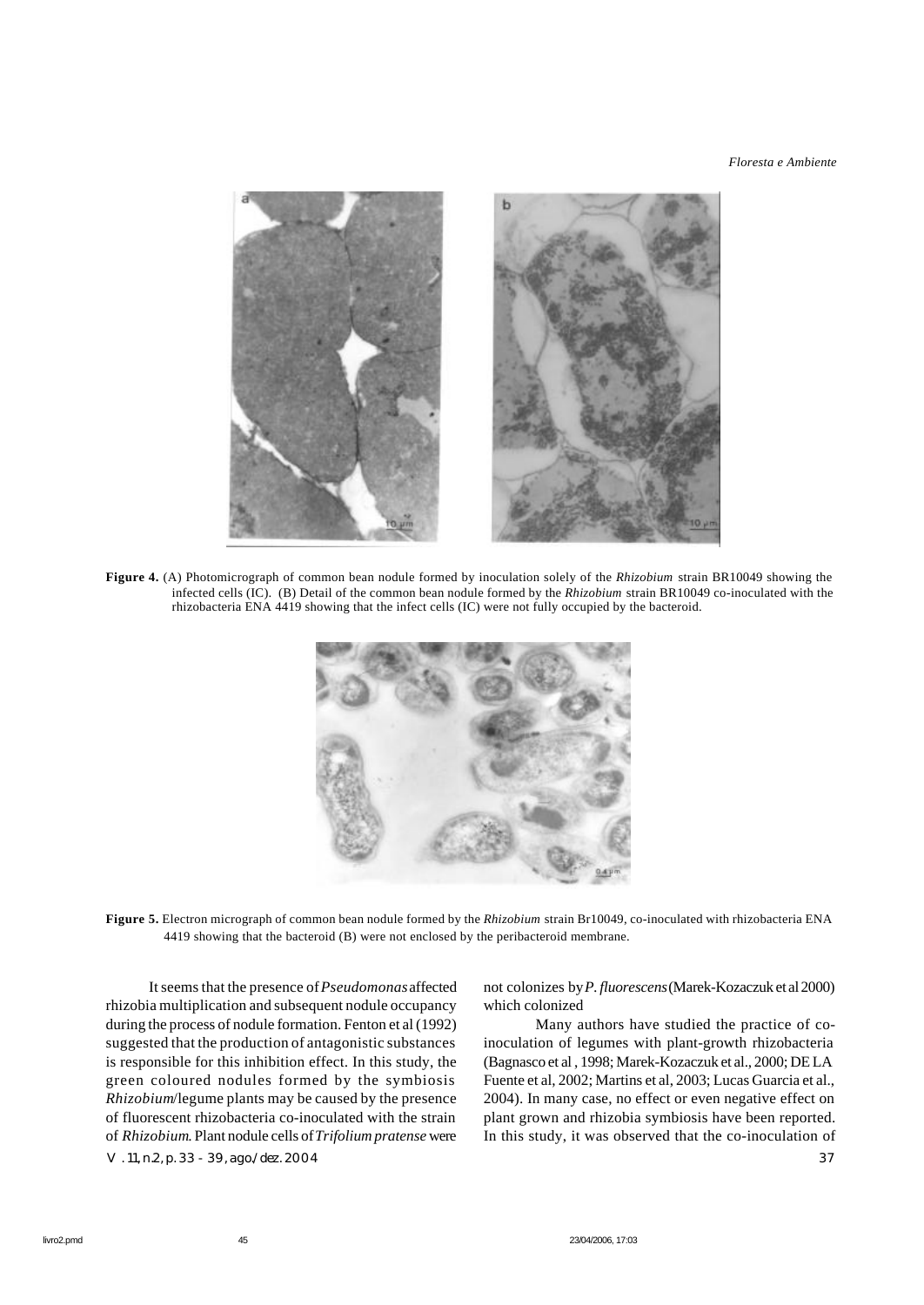the rhizobacteria with the *Rhizobium* strain BR 10049 affected mainly the nitrogenase activity of the nodules. This effect was much more pronounced with the isolate ENA 4419 (antagonic rhizobacteria) as compared with the isolate ENA 4413 (no antagonic effect). However, it did not reflect in reduction of nodule numbers, nodule dry mass and total dry matter. Indeed, the co-inoculation increased the agronomic parameters evaluated mainly with the isolate ENA 4413. Similar results were observed when the common bean plants were grown in sand and inoculated with these rhizobacterial isolates. The lower nitrogenase activity of the co-inoculated plants may be due to the co-occupation of the nodules by the rhizobacteria isolates that could be draining part of the carbon source for its maintenance. Other authors have reported the effect of inoculation sequence that is determinant in the positive or negative effect on the symbiosis (Lucas Garcia et al. 2004). In this study, the effects of co-inoculation on plant growth were positive and indicate that rhizobacterial strains with activity antagonic to *Rhizobium* should be avoided. Additional field studies should be carried out to determine the behaviour of these rhizobacterial isolates co-inoculated with *Rhizobium* in common bean plants.

#### **REFERENCES**

AMS, D. A.; MAURICE, P. A.; HERSMAN, L. E.; FORSYTHE, J. H. Siderophore production by an aerobic *Pseudomonas mendocina* bacterium in the presence of kaolinite. **Chemical Geology**, V. 188, n. 3-4, p.161-170, 2002.

BAGNASCO, P.; DE LA FUENTE, L.; GUALTIERI, G.; NOYA, F.; ARIAS, A. Fluorescent pseudomonas spp. As biocontrol agents against forage legume root pathogenic fungi. **Soil Biology and Biochemistry**, V. 30, p.1317-1322, 1998.

DE LA FUENTE, L.; QUAGLIOTTO, L.; N.; FABIANO, E.; ALTIER, N.; ARIAS, A. Inoculation with *Pseudomonas fluorescens* biocontrol strains does not affect the symbiosis between rhizobia and forage legumes. **Soil Biology & Biochemistry**, V. 34, p.545-548.

FAKHOURI, W.; WALKER, F.; VOGLER, B.; ARMBRUSTER, W.; BUCHENAUER, H. Isolation and identification of N-mercapto-4-formmylcarbostyril, an antibiotic produced by *Pseudomonas fluorescens*. **Phytochemistry**, V. 58, n. 8, p.1297-1303, 2001.

FENTON, A. M.; STEPHENS, P. M.; CROWLWY, J.; CALLAGHAN, M.; O' GARA, F. Exploitation of gene (s)

involved in 2,4-diacetylphloroglucinol biosynthesis to confer a new biocontrol capability to a Pseudomonas strain. **Applied Environmental Microbiology**, V. 58, p.3873- 3878,1992.

GOI, S.R. **Nitrogen Nutrition of Woody Legumes**. 1993. 199p. PhD thesis. University of Dundee. Dundee, Scotland.

GRIMES, H.D. AND MOUNT, M.S. 1984. Influence of *Pseudomonas putida* on nodulation of *Phaseolus vulgaris*. **Soil Biology and Biochemistry**, V. p. 16:27-39, 1984.

KING, E. O.; WARD, M. K.; RANEY, O. E. two simple media for the demonstration of pyocinin and fluorescein. **Journal of Laboratorial Clinical Medicine Veterinary**, V. 44, p.301- 307, 1954.

KLOEPPER, J.W., LEONS, J., TEINZE, M. AND SHROTH, M.N. Ps*eudomonas* siderophores: a mechanism explaining disease supressive soil. **Current Microbiology**, V. 4, p.317- 320, 1980.

LOCCOZ-MOËNNE, Y.; POWELL, J.; HIGGINS, P.; McCARTHY, J.; O' GARA, F. An investigation of the impact of biocontrol *Pseudomonasfluorescens* F 113 on the growth of sugarbeet and the performance of subsequent clover-*Rhizobium* symbioses. **Applied Soil Ecology**, V. 7, p.225-237, 1998.

LUCAS GUARCIA, J.A.; PROBANZA, A. ; RAMOS, B. ;BARRIUSO, J.; GUTIERREZ, M. Effects of inoculation with plant growth promoting rhizobacteria (PGPRs) and *Sinorhizobium fredii* on biological nitrogen fixation, nodulation and growth of *Glycine max* cv. Osumi. **Plant and Soil**, V. 267, 143-153, 2004.

LUZ, W. C. da. Microbiolização de sementes para o controle de doenças de plantas. In: Luz, W. C. da; Fernandes, J. M.; Prestes, A.M.; E. C. Picinini (eds). **Revisão Anual de Patologia de Plantas (RAPP)** V. 1, p.37-77, 1993.

MAREK-KOZACZUK, M.; KOPCIDSKA, J.; LOTOCKA, B.;GOLINOWSKI,W.;SKORUPSKA, A. Infection of clover by plant growth promoting *Pseudomonas fluorescens* strain 267 and *Rhizobium leguminosarum* bv. t*rifolii* studied by mTn5-*gus*A. **Antonie von Leeuwenhock** V. 78, p. 1-11, 2000.

MARTINS, A.; KIMURA, O.; RIBEIRO, R.L.D.; BALDANI, J. I. Efeito da microbiolização de sementes com rizobactérias fluorescentes do gênero *Pseudomonas* sobre a "murcha

38 V. 11, n.2, p. 33 - 39, ago./dez. 2004